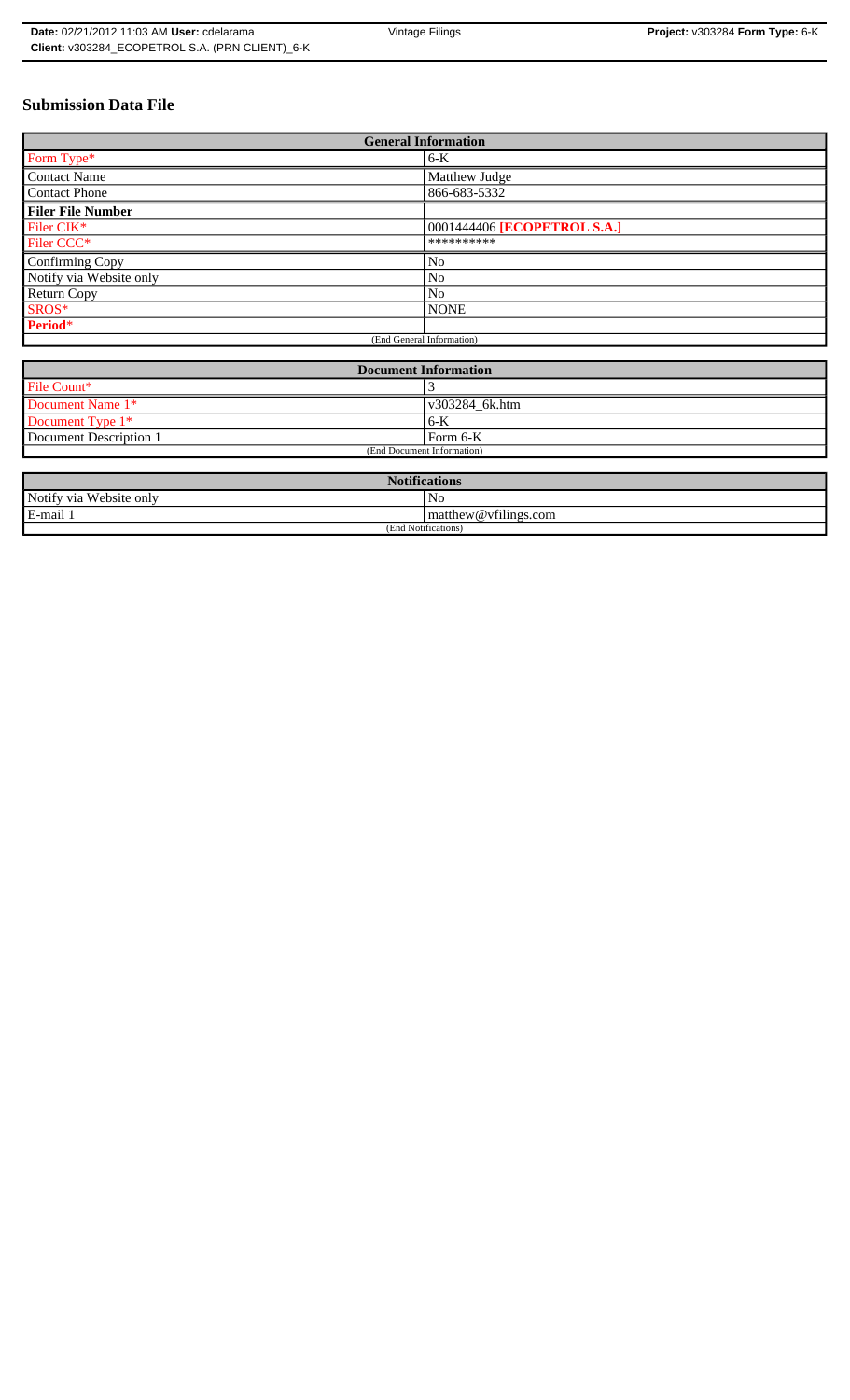## **SECURITIES AND EXCHANGE COMMISSION Washington, D.C. 20549**

 $\overline{a}$ 

 $\overline{a}$ 

 $\overline{a}$ 

 $\overline{a}$ 

#### **FORM 6-K REPORT OF FOREIGN PRIVATE ISSUER PURSUANT TO RULE 13a-16 OR 15d-16 OF THE SECURITIES EXCHANGE ACT OF 1934**

February 2012

Commission File Number: 333-153452

**ECOPETROL S.A.**

*(Exact name of registrant as specified in its Charter)*  $\overline{a}$ 

Carrera 7 No. 37 – 69 BOGOTA – COLOMBIA *(Address of registrant's principal executive offices)*

Indicate by check mark whether the registrant files or will file annual reports under cover Form 20-F or Form 40-F.

Form 20-F  $\boxtimes$  Form 40-F  $\Box$ 

Indicate by check mark if the registrant is submitting the Form 6-K in paper as permitted by Regulation S-T Rule 101(b)(1):

 $Yes$   $\Box$  No  $\boxtimes$ 

Indicate by check mark if the registrant is submitting the Form 6-K in paper as permitted by Regulation S-T Rule 101(b)(7):

 $Yes$   $\square$  No  $\boxtimes$ 

Indicate by check mark whether by furnishing the information contained in this Form, the registrant is also thereby furnishing the information to the Commission pursuant to Rule 12g3-2(b) under the Securities Exchange Act of 1934.

 $Yes$   $\square$  No  $\boxtimes$ 

If "Yes" is marked, indicate below the file number assigned to the registrant in connection with Rule 12g3-2(b): 82- $N/A$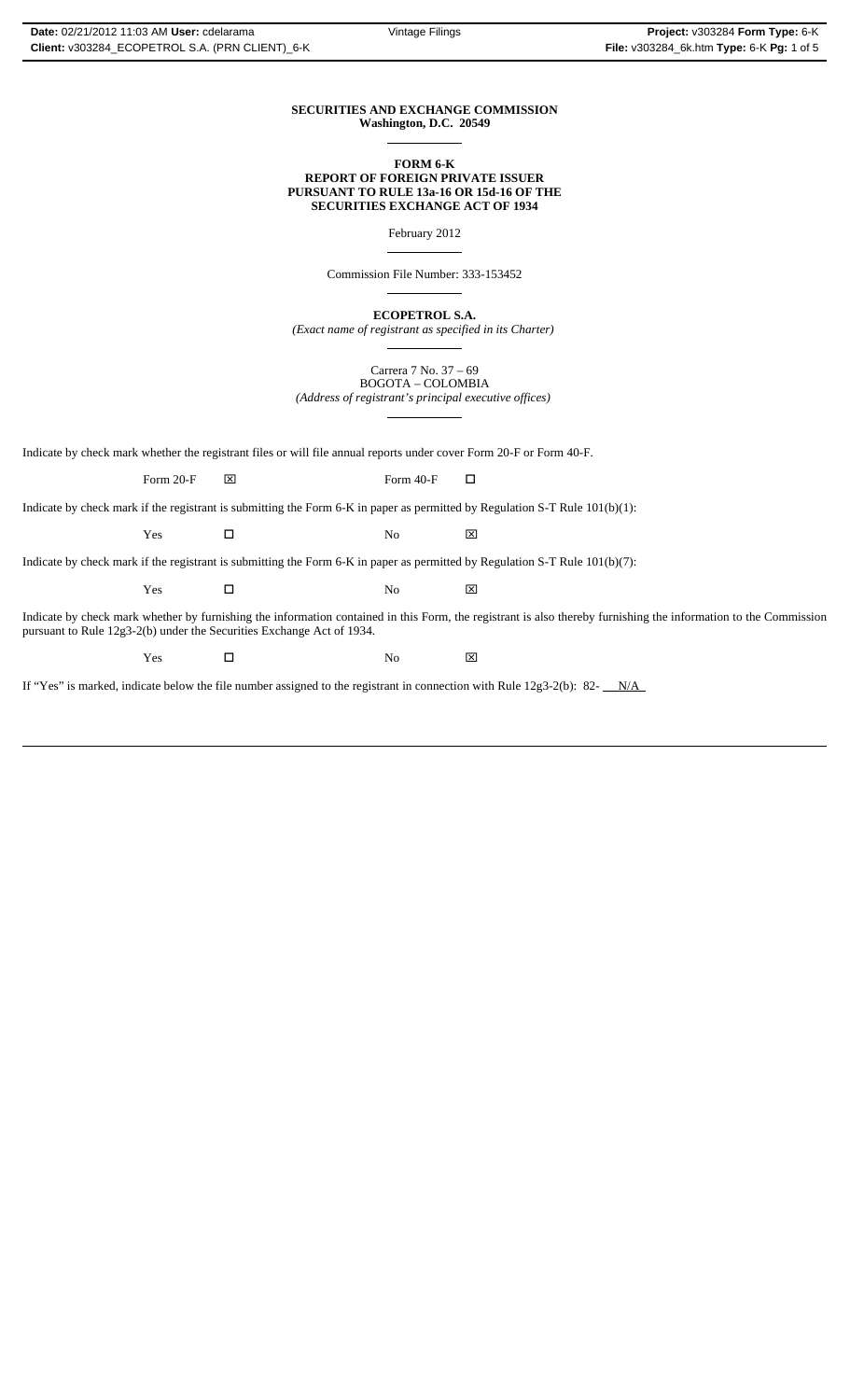

#### **Annual General Shareholders' Meeting of ECOPETROL S.A.**

The Chief Executive Officer of Ecopetrol S.A. hereby calls on Shareholders to attend the Annual General Shareholders' Meeting to be held on Thursday, March 22, 2012, starting at 9 a.m., at the International Center of Business and Exhibitions (Centro Internacional de Negocios y Exposiciones, Corferias), located on Carrera 37 No. 24 – 67, Bogota, Colombia.

The agenda for the meeting will be:

- 1. Safety guidelines
- 2. Quorum Verification
- 3. Opening by the Chairman of the Board of Directors
- 4. Approval of the Agenda<br>5. Appointment of the Mee
- 5. Appointment of the Meeting's President<br>6. Appointment of the Commission in charge
- 6. Appointment of the Commission in charge of scrutinizing elections and polling
- 
- 7. Appointment of the Commission in charge of reviewing and approving the minutes of the meeting 8. Presentation of the report concerning the Board of Directors' activities, the Board's evaluation of Presentation of the report concerning the Board of Directors' activities, the Board's evaluation of the Chief Executive Officer's performance, as well as the company's compliance with the corporate governance code
- 9. Presentation of 2011 performance reports by the Board of Directors and by the Chief Executive Officer of ECOPETROL S.A.
- 10. Report by the Minority Shareholders´ Representative 11. Review and consideration of ECOPETROL S.A.'s firm
- 11. Review and consideration of ECOPETROL S.A.'s financial statements and consolidated financial statements as of December 31, 2011
- 12. Review of the External Auditor's Report
- 13. Approval of reports presented by the Management, and the External Auditor and approval of Financial Statements
- 14. Approval of proposal for dividend distribution
- 15. Election of the External Auditor and assignment of remuneration
- 16. Election of the members of the Board of Directors
- 17. Propositions and miscellaneous

As from February 29, 2012 shareholders will exercise the right to inspect the books and documents that the Colombian Commercial Code refers to. This information may be consulted at the Company's main offices (Calle 37 No. 8-43 Bogota, Colombia), in a time schedule from 7:30 a.m. to 4:00 p.m.

The résumés of candidates for the Board of Directors and for the External Auditor are available to the shareholders on Ecopetrol Web site.

Shareholders that may not attend the Shareholders´ Meeting may be represented through a proxy, granted in writing, which gathers the requisites established in Colombian Commercial Law. Shareholders may download from the Web site the proxy models that may be used.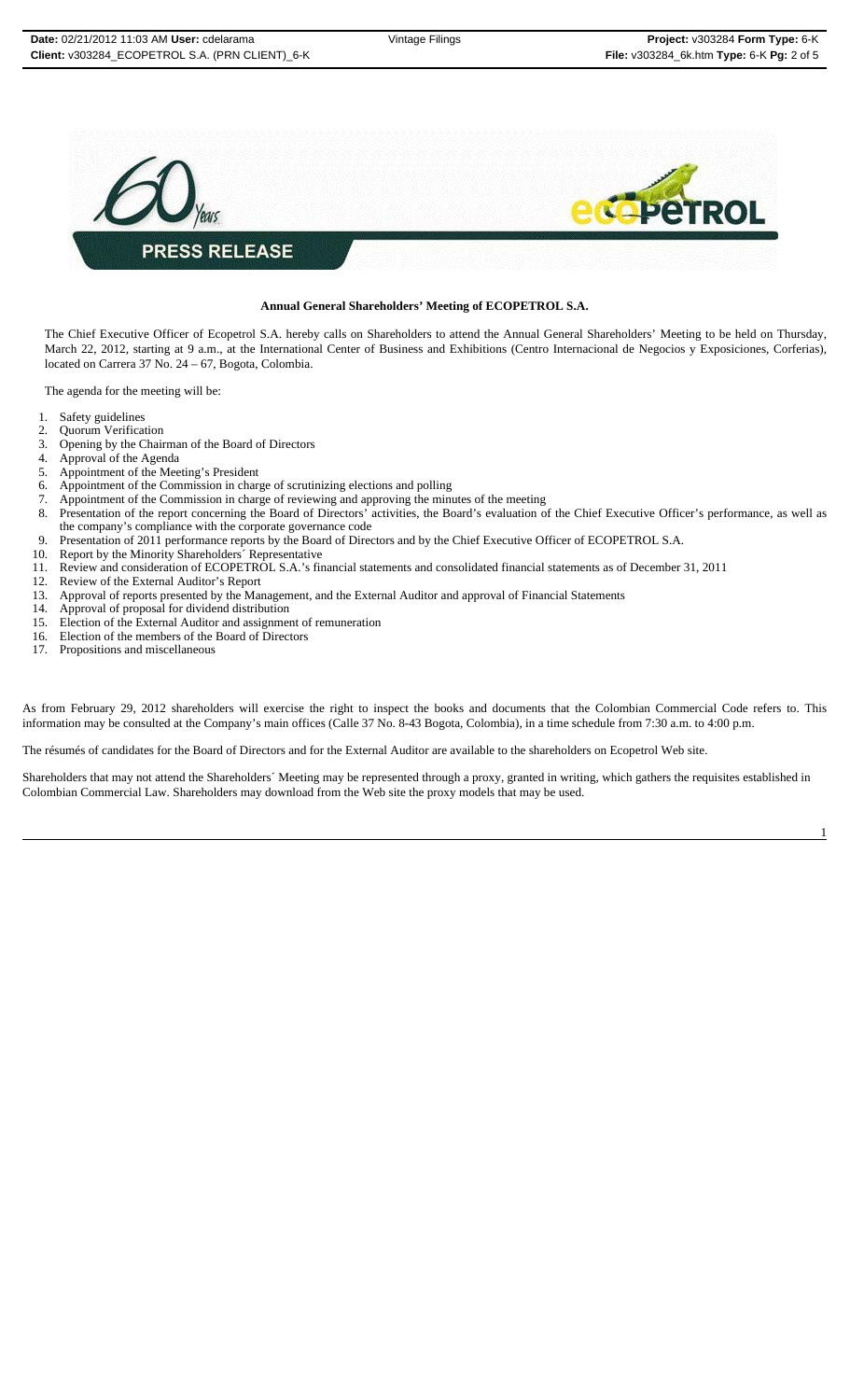

Except for the cases of legal representation, managers and employees of Ecopetrol S.A. shall not represent shares other than their own, while in exercise of their posts, or substitute the powers of attorney conferred to them. Neither shall they be able to vote on the year-end financial statements.

In all events, shareholders representation shall strictly comply with the rules established under Colombian Securities Law and Regulations, regarding illegal, unauthorized and unsafe practices of the issuers of securities.

## **JAVIER G. GUTIERREZ PEMBERTHY**

### **Chief Executive Officer**



The meeting will be broadcasted live on local TV (Canal Institucional) and on Ecopetrol Web site.

#### **RECOMMENDATIONS**

- **Have your identity document at hand, and if you are representing other shares, the respective proxy.**
- **In order to avoid the crowd and possible congestions, the doors of Corferias and the registration spots will be opened from 7 a.m. onwards.**
- **Entry of accompanying persons will be allowed only for physically handicapped Shareholders, elder adults and under aged.**
- **A kit will be provided to each attending Shareholder.**

For further information contact:

Shareholders' Call Office

- Calle 81 No. 19A-18, Edificio Country, Piso 2
- Phone: Bogota: 307 70 75; rest of the country: 01 8000 113434
- E-mail: accionistas@ecopetrol.com.co

**Bogota, Colombia – February 20, 2012**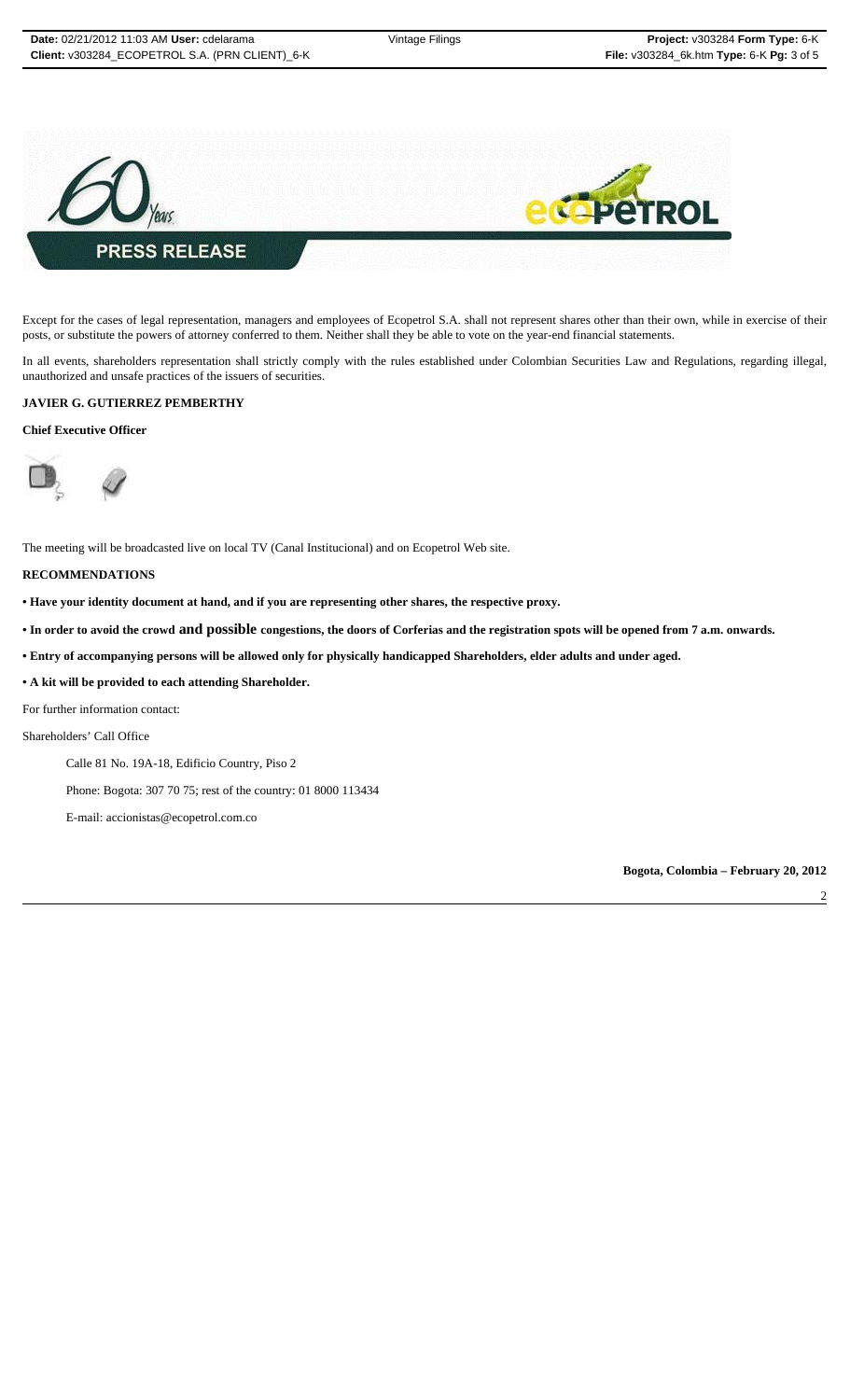3



------------------------------------------

*Ecopetrol is Colombia's largest integrated oil & gas company, where it accounts for 60% of total production. It is one of the top 40 oil companies in the world and the fourth largest oil company in Latin America. The Company is also involved in exploration and production activities in Brazil, Peru and the United States Gulf Coast, and owns the main refineries in Colombia, most of the network of oil and multiple purpose pipelines in the country, petrochemical plants, and is entering into the biofuels business.*

*This release contains forward-looking statements relating to the prospects of the business, estimates for operating and financial results, and those related to growth prospects of Ecopetrol. These are merely projections and, as such, are based exclusively on the expectations of management concerning the future of the business and its continued access to capital to fund the Company's business plan. Such forward-looking statements depend, substantially, on changes in market conditions, government regulations, competitive pressures, the performance of the Colombian economy and the industry, among other factors; therefore, they are subject to change without prior notice.*

#### **Contact us for any additional information:**

**Investor Relations Alejandro Giraldo** Phone: +571-234-5190 Email: investors@ecopetrol.com.co

## **Media Relations (Colombia)**

**Mauricio Téllez** Phone: + 571-2345377 Fax: +571-2344480 Email: mtellez@ecopetrol.com.co

Website: www.ecopetrol.com.co